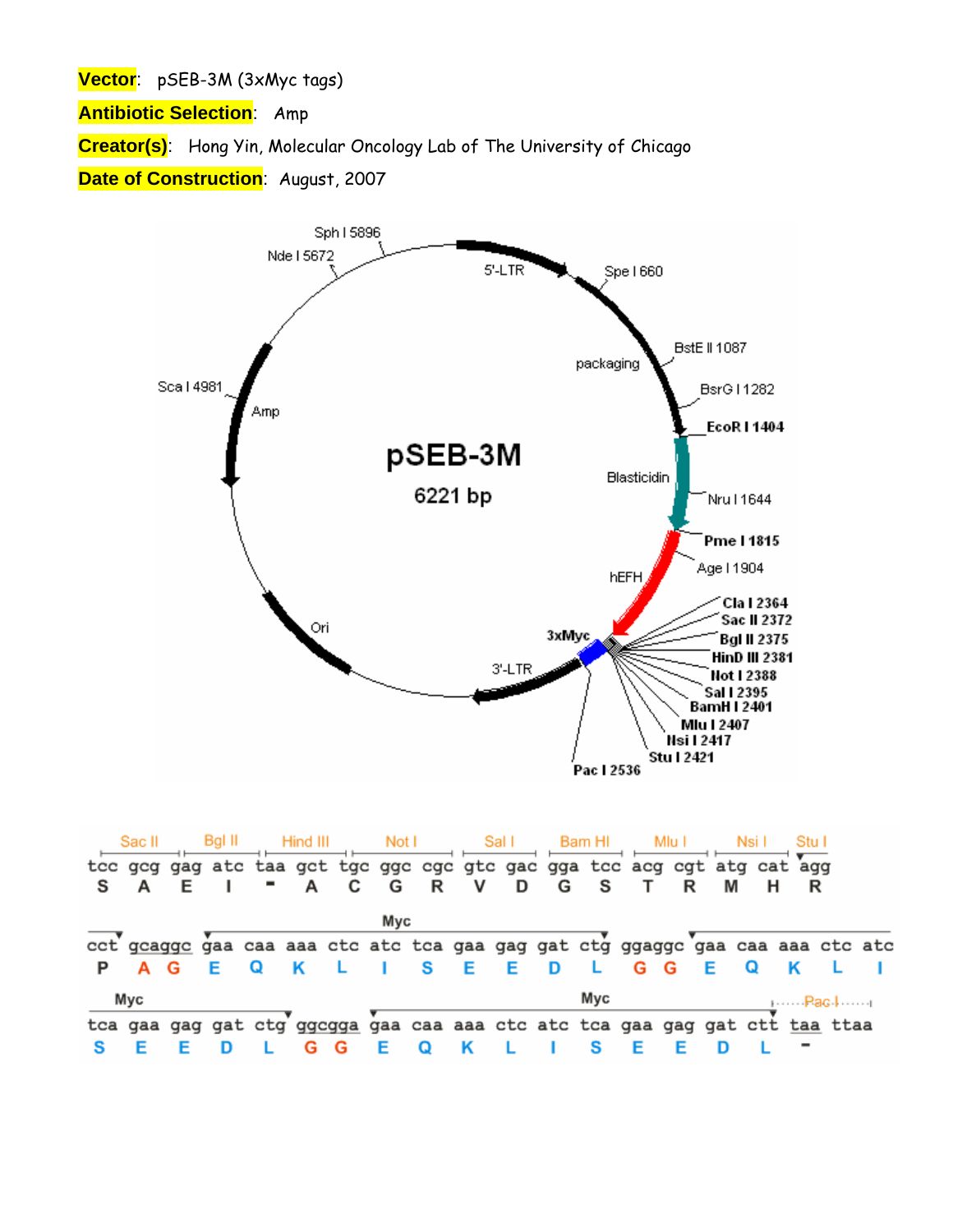## **pSEB-3M (human EF1a/HLTV hybrid promoter) Full-Length Sequence**

TGAAAGACCC CACCTGTAGG TTTGGCAAGC TAGCTTAAGT AACGCCATTT TGCAAGGCATGGAAAATACATAACTGAGAA TAGAGAAGTT AGATCAAGG TTAGGAACAGAGAGACAGCAGAATATGGGCCAAACAGGATATCTGTGGTAAGCAGTTCCTCCCCGGCTCAGGGCCAAGAACAGATGGTCCCCAGATGCGGTCCCGC CCTCAGCAGTTTCTAGAGAACCATCAGATGTTTCCAGGGTGCCCCAAGGACCTGAAATGACCCTGTGCCTTATTTGAACTAACCAATCAGTTCGCTTCTCGCTTCT GTTCGCGCGCTTCTGCTCCCCGAGCTCAATAAAAGAGCCCACAACCCCTCACTCGGCGCGCCAGTCCTCCGATAGACTGCGTCGCCCGGGTACCCGTATTCCCAAT AAAGCCTCTTG CTGTTTGCAT CCGAATCGTG GACTCGCTGA TCCTTGGGAG GGTCTCCTCAGATTGATTGACTGCCCACCTCGGGGGTCTTTCATTTGGAG GTTCCACCGA GATTTGGAGACCCCTGCCCA GGGACCACCGACCCCCCCGC CGGGAGGTAA GCTGGCCAGC GGTCGTTTCGTGTCTGTCTC TGTCTTTGTG CGTGTTTGTGCCGGCATCTAATGTTTGCGCCTGCGTCTGTACTAGTTAGCTAACTAGCTCTGTATCTGGCGGACCCGTGGTGGAACTGACGAGTTCTGAACACCCG GCCG CAACCCTGGG AGACGTCCCAGGGACTTTGGGGGCCGTTTTTGTGGCCCGACCTGAGGAAGGGAGTCGATGTGGAATCCGACCCCGTCAGGATATGTGGTT CTGGTAGGAGACGAGAACCT AAAACAGTTC CCGCCTCCGT CTGAATTTTTGCTTTCGGTT TGGAACCGAAGCCGCGCGTC TTGTCTGCTG CAGCGCTGCA GCATCGTTCT GTGTTGTCTC TGTCTGACTGTGTTTCTGTA TTTGTCTGAA AATTAGGGCC AGACTGTTAC CACTCCCTTAAGTTTGACCTTAGGTCACTG GAAAGATGTCGAGCGGATCG CTCACAACCA GTCGGTAGAT GTCAAGAAGAGACGTTGGGT TACCTTCTGC TCTGCAGAAT GGCCAACCTTTAACGTCGGA TGGCCGCGAGACGGCACCTT TAACCGAGAC CTCATCACCC AGGTTAAGAT CAAGGTCTTT TCACCTGGCCCGCATGGACA CCCAGACCAGGTCCCCTACA TCGTGACCTG GGAAGCCTTG GCTTTTGACCCCCCTCCCTG GGTCAAGCCCTTTGTACACC CTAAGCCTCC GCCTCCTCTT CCTCCATCCGCCCCGTCTCT CCCCCTTGAACCTCCTCGTTCGACCCCGCCTCGATCCTCCCTTTATCCAGCCCTCACTCCTTCTCTAGGCGCCG**GAATTC**ACCATGGCCAAGCCTTTGTCTCAAGA AGAATCCACCCTCATTGAAAGAGCAACGGCTACAATCAACAGCATCCCCATCTCTGAAGACTACAGCGTCGCCAGCGCAGCTCTCTCTAGCGACGGCCGCATCTTC ACTGGTGTCAATGTATATCATTTTACTGGGGGACCTTGTGCAGAACTCGTGGTGCTGGGCACTGCTGCTGCTGCGGCAGCTGGCAACCTGACTTGTATCGTCGCGA TCGGAAATGAGAACAGGGGCATCTTGAGCCCCTGCGGACGGTGCCGACAGGTGCTTCTCGATCTGCATCCTGGGATCAAAGCCATAGTGAAGGACAGTGATGGACA GCCGACGGCAGTTGGGATTCGTGAATTGCTGCCCTCTGGTTATGTGTGGGAGGGCtaa**gtttaaacatgcag**CGCTCCGGTGCCCGTCAGTGGGCAGAGCGCACAT CGCCCACAGTCCCCGAGAAGTTGGGGGGAGGGGTCGGCAATTGAACCGGTGCCTAGAGAAGGTGGCGCGGGGTAAACTGGGAAAGTGATGTCGTGTACTGGCTCCG CCTTTTTCCCGAGGGTGGGGGAGAACCGTATATAAGTGCAGTAGTCGCCGTGAACGTTCTTTTTCGCAACGGGTTTGCCGCCAGAACACAGCTGAAGCTAGCTTCG AGGGGCTCGCATCTCTCCTTCACGCGCCCGCCGCCCTACCTGAGGCCGCCATCCACGCCGGTTGAGTCGCGTTCTGCCGCCTCCCGCCTGTGGTGCCTCCTGAACT GCGTCCGCCGTCTAGGTAAGTTTAAAGCTCAGGTCGAGACCGGGCCTTTGTCCGGCGCTCCCTTGGAGCCTACCTAGACTCAGCCGGCTCTCCACGCTTTGCCTGA CCCTGCTTGCTCAACTCTACGTCTTTGTTTCGTTTTCTGTTCTGCGCCGTTACAGATCCAAGCTGTGACCGGCGCCTAC **atcgat ccgcgg AGAtctaagctt gcgg ccg cgt cga cgg atc cA CGC GT atgcat AGGCCT** gcaggc gaa caa aaa ctc atc tca gaa gag gat ctg ggaggc gaa caa aaa ctc atc tca gaa gag gat ctg <mark>ggaggo</mark> gaa caa aaa ctc atc tca gaa gag gat ct<mark>T TAAT</mark> **CGAT**AAAATAAAAGATTTTATTTAGTCTCCAGAAAAAGGGGGGAATGAAAGACCCCACCTGTAGGTTTGGCAAGCTAGCTTAAGTAACGCCATTTTGCAAGGCATG GAAAATACATAACTGAGAATAGAGAAGTTCAGATCAAGGTTAGGAACAGAGAGACAGCAGAATATGGGCCAAACAGGATATCTGTGGTAAGCAGTTCCTGCCCCGG CTCAGGGCCAAGAACAGATGGTCCCCAGATGCGGTCCCGCCCTCAGCAGTTTCTAGAGAACCATCAGATGTTTCCAGGGTGCCCCAAGGACCTGAAATGACCCTGT GCCTTATTTGAACTAACCAATCAGTTCGCTTCTCGCTTCTGTTCGCGCGCTTCTGCTCCCCGAGCTCAATAAAAGAGCCCACAACCCCTCACTCGGCGCGCCAGTC רידר הארטונאמארים הראשונות המנויים המוכל הארטיים את המנויים המוכל מהיוויים מהיוויים מהיוויים המוכל המנויים המנויים מה TTGACTACCCGTCAGCGGGGGTCTTTCATGGGTAACAGTTTCTTGAAGTTGGAGAACAACATTCTGAGGGTAGGAGTCGAATATTAAGTAATCCTGACTCAATTAG CCACTGTTTTGAATCCACATACTCCAATACTCCTGAAATAGTTCATTATGGACAGCGCAGAAGAGCTGGGGAGAATTAATTCGTAATCATGGTCATAGCTGTTTCC TGTGTGAAATTGTTATCCGCTCACAATTCCACACAACATACGAGCCGGAAGCATAAAGTGTAAAGCCTGGGGTGCCTAATGAGTGAGCTAACTCACATTAATTGCG TTGCGCTCACTGCCCGCTTTCCAGTCGGGAAACCTGTCGTGCCAGCTGCATTAATGAATCGGCCAACGCGCGGGGAGAGGCGGTTTGCGTATTGGGCG CTCTTCCGCT TCCTCGCTCA CTGACTCGCTGCGCTCGGTC GTTCGGCTGCGGCGAGCGGTATCAGCTCACTCAAAGGCGGTAATACGGTTATCCACAGAA TCAGGGGATAACGCAGGAAA GAACATGTGAGCAAAAGGCC AGCAAAAGGC CAGGAACCGT AAAAAGGCCGCGTTGCTGGC GTTTTTCCATAGGCTCCGCC CCCCTGACGA GCATCACAAA AATCGACGCTCAAGTCAGAG GTGGCGAAAC CCGACAGGAC TATAAAGATACCAGGCGTTT CCCCCTGGAAGCTCCCTCGT GCGCTCTCCT GTTCCGACCC TGCCGCTTAC CGGATACCTG TCCGCCTTTCTCCCTTCGGG AAGCGTGGCGCTTTCTCATA GCTCACGCTGTAGGTATCTC AGTTCGGTGTAGGTCGTTCG CTCCAAGCTGGGCTGTGTGC ACGAACCCCC CGTTCAGCCC GACCGCTGCGCCTTATCCGG TAACTATCGT CTTGAGTCCA ACCCGGTAAGACACGACTTA TCGCCACTGGCAGCAGCCAC TGGTAACAGG ATTAGCAGAG CGAGGTATGT AGGCGGTGCT ACAGAGTTCTTGAAGTGGTG GCCTAACTACGGCTACACTA GAAGGACAGT ATTTGGTATC TGCGCTCTGCTGAAGCCAGT TACCTTCGGAAAAAGAGTTG GTAGCTCTTG ATCCGGCAAA CAAACCACCGCTGGTAGCGG TGGTTTTTTT GTTTGCAAGC AGCAGATTACGCGCAGAAAA AAAGGATCTCAAGAAGATCC TTTGATCTTT TCTACGGGGT CTGACGCTCA GTGGAACGAA AACTCACGTTAAGGGATTTT GGTCATGAGATTATCAAAAA GGATCTTCAC CTAGATCCTT TTAAATTAAAAATGAAGTTT TAAATCAATCTAAAGTATAT ATGAGTAAAC TTGGTCTGAC AGTTACCAATGCTTAATCAG TGAGGCACCT ATCTCAGCGA TCTGTCTATTTCGTTCATCC ATAGTTGCCTGACTCCCCGT CGTGTAGATA ACTACGATAC GGGAGGGCTT ACCATCTGGC CCCAGTGCTGCAATGATACC GCGAGACCCACGCTCACCGG CTCCAGATTT ATCAGCAATA AACCAGCCAGCCGGAAGGGC CGAGCGCAGAAGTGGTCCTG CAACTTTATC CGCCTCCATC CAGTCTATTAATTGTTGCCG GGAAGCTAGA GTAAGTAGTT CGCCAGTTAATAGTTTGCGC AACGTTGTTGCCATTGCTAC AGGCATCGTG GTGTCACGCT CGTCGTTTGGTATGGCTTCA TTCAGCTCCGGTTCCCAACG ATCAAGGCGA GTTACATGAT CCCCCATGTT GTGCAAAAAA GCGGTTAGCTCCTTCGGTCC TCCGATCGTTGTCAGAAGTA AGTTGGCCGC AGTGTTATCA CTCATGGTTATGGCAGCACT GCATAATTCT CTTACTGTCA TGCCATCCGTAAGATGCTTT TCTGTGACTGGTGAGTACTC AACCAAGTCA TTCTGAGAAT AGTGTATGCG GCGACCGAGT TGCTCTTGCCCGGCGTCAAT ACGGGATAAT ACCGCGCCACATAGCAGAACTTTAAAAGTG CTCATCATTGGAAAACGTTC TTCGGGGCGAAAACTCTCAA GGATCTTACC GCTGTTGAGA TCCAGTTCGATGTAACCCAC TCGTGCACCC AACTGATCTT CAGCATCTTTTACTTTCACC AGCGTTTCTGGGTGAGCAAA AACAGGAAGG CAAAATGCCG CAAAAAAGGG AATAAGGGCG ACACGGAAATGTTGAATACT CATACTCTTC CTTTTTCAAT ATTATTGAAG CATTTATCAG GGTTATTGTCTCATGAGCGG ATACATATTTGAATGTATTT AGAAAAATAAACAAATAGGG GTTCCGCGCACATTTCCCCG AAAAGTGCCA CCTGACGTCT AAGAAACCATTATTATCATG ACATTAACCTATAAAAATAG GCGTATCACG AGGCCCTTTC GTCTCGCGCG TTTCGGTGAT GACGGTGAAAACCTCTGACA CATGCAGCTC CCGGAGACGG TCACAGCTTG TCTGTAAGCGGATGCCGGGAGCAGACAAGC CCGTCAGGGCGCGTCAGCGG GTGTTGGCGG GTGTCGGGGC TGGCTTAACTATGCGGCATC AGAGCAGATT GTACTGAGAG TGCACCATATGCGGTGTGAA ATACCGCACAGATGCGTAAG GAGAAAATAC CGCATCAGGC GCCATTCGCC ATTCAGGCTG CGCAACTGTTGGGAAGGGCG ATCGGTGCGGGCCTCTTCGC TATTACGCCA GCTGGCGAAA GGGGGATGTGCTGCAAGGCG ATTAAGTTGGGTAACGCCAG GGTTTTCCCA GTCACGACGT TGTAAAACGACGGCGCAAGG AATGGTGCAT GCAAGGAGAT GGCGCCCAACAGTCCCCCGG CCACGGGGCCTGCCACCATA CCCACGCCGA AACAAGCGCT CATGAGCCCGAAGTGGCGAG CCCGATCTTCCCCATCGGTG ATGTCGGCGA TATAGGCGCC AGCAACCGCA CCTGTGGCGC CGGTGATGCCGGCCACGATG CGTCCGGCGTAGAGGCGATT AGTCCAATTT GTTAAAGACA GGATATCAGTGGTCCAGGCT CTAGTTTTGA CTCAACAATA TCACCAGCTGAAGCCTATAG AGTACGAGCCATAGATAAAA TAAAAGATTT TATTTAGTCT CCAGAAAAAG GGGGGAA

|         |             | Unique enzymes in pSEB-3M: | Bal II   | A GATC. T              | 2375 |
|---------|-------------|----------------------------|----------|------------------------|------|
|         |             |                            | HinD III | A'AGCT.T               | 2381 |
|         |             |                            | Not I    | GC GGCC.GC             | 2388 |
| Spe I   | A CTAG.T    | 660                        | Sal I    | G`TCGA, C              | 2395 |
| BstE II | G`GTNAC, C  | 1087                       | Acc I    | GT MK.AC               | 2396 |
| BsrG I  | T`GTAC, A   | 1282                       | HinC II  | GTY RAC                | 2397 |
| ECOR I  | G`AATT.C    | 1404                       | Hind II  | GTY RAC                | 2397 |
| Nco I   | C CATG.G    | 1411                       | BamH I   | G'GATC.C               | 2401 |
| Bby II  | GAAGAC 7/11 | 1497                       | Mlu I    | A CGCG.T               | 2407 |
| Bbs I   | GAAGAC 8/12 | 1498                       | Nsi I    | A.TGCA'T               | 2417 |
| Nru I   | TCG CGA     | 1644                       | Stu I    | AGG CCT                | 2421 |
| BsaB I  | GATNN NNATC | 1711                       | Pac I    | TTA, AT'TAA            | 2536 |
| Pme I   | CTTT AAAC   | 1815                       | Sca I    | AGT ACT                | 4981 |
| Mun I   | C'AATT.G    | 1897                       | Nde I    | CA'TA.TG               | 5672 |
| Age I   | A CCGG.T    | 1904                       | Sph I    | G.CATG'C               | 5896 |
| Cla I   | AT CG.AT    | 2364                       |          | Number of enzymes = 29 |      |
| Sac II  | CC.GC.GG    | 2372                       |          |                        |      |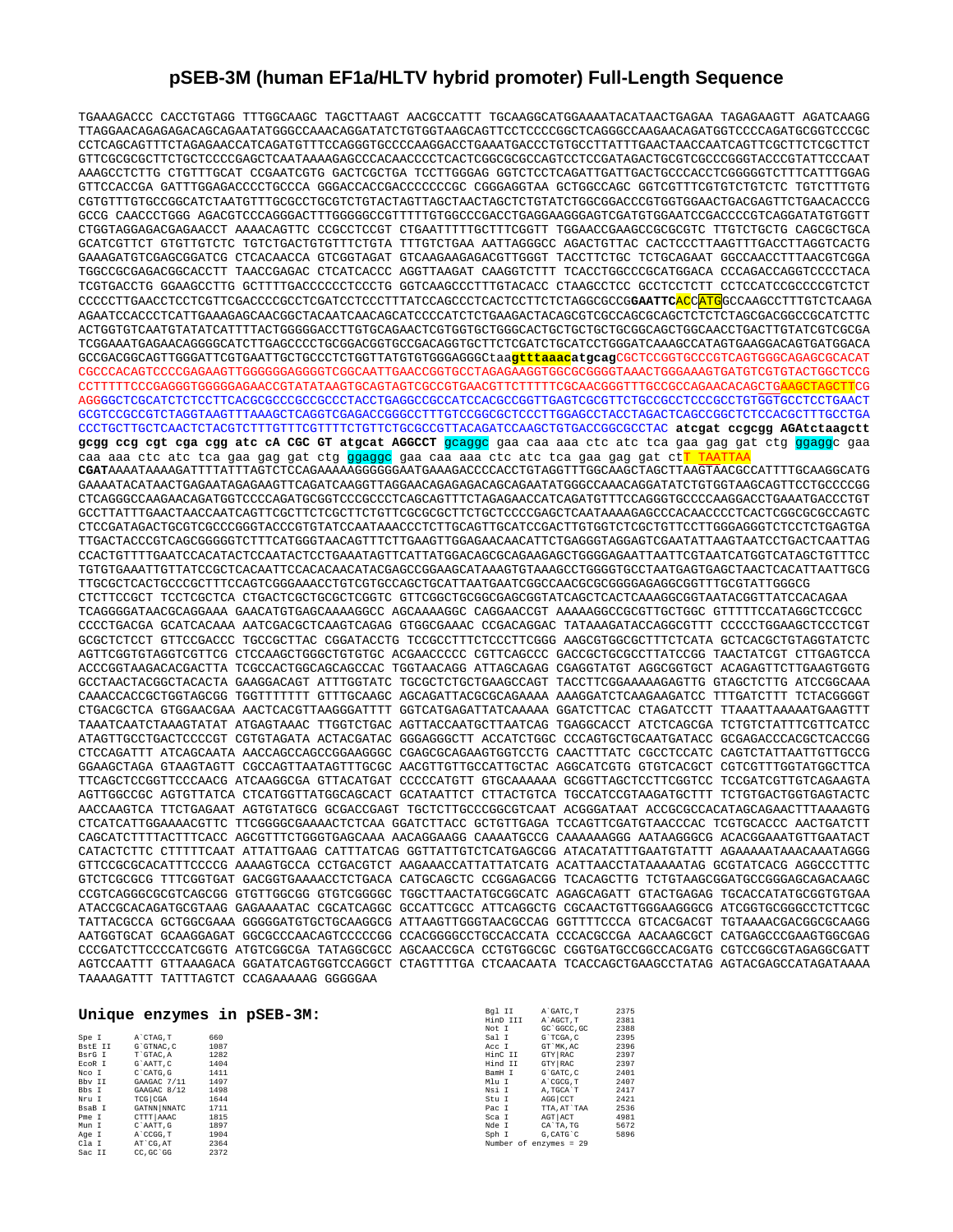|                   |                    |              |                                |                 |                 | The following enzymes do not cut in pSEB-3M: |                          |            | 764<br>2757  | 1205<br>2770 | 1585<br>5902 | 1853         |
|-------------------|--------------------|--------------|--------------------------------|-----------------|-----------------|----------------------------------------------|--------------------------|------------|--------------|--------------|--------------|--------------|
| Apa I             | Avr II             |              | Bcl I                          | Blp I           | BsaA I          |                                              | BsoF I                   | (41)       | 727          | 901          | 917          | 920          |
| BsiC I            | BsiW I             |              | Bsm I                          | Bsp120 I        | Bsp1286 I       |                                              |                          |            | 925<br>1532  | 928<br>1606  | 1133<br>1609 | 1513<br>1612 |
| BspM I<br>Dra III | BspM II<br>Eco72 I |              | Bst1107 I<br>Esp I             | BstB I<br>Fse I | BstX I<br>Hpa I |                                              |                          |            | 1615         | 1618         | 1782         | 1823         |
| PaeR7 I           | PflM I             |              | Pml I                          | Rsr II          | Sfi I           |                                              |                          |            | 2043<br>2388 | 2102<br>2391 | 2117<br>3433 | 2148<br>3514 |
| SnaB I            | Spl I              |              | Srf I                          | Xca I           | Xcm I           |                                              |                          |            | 3532         | 3535         | 3653         | 3808         |
|                   |                    |              | pSEB-3M: sites sorted by name: |                 |                 |                                              |                          |            | 3951<br>4553 | 4016<br>4892 | 4019<br>4919 | 4225<br>5014 |
|                   |                    |              |                                |                 |                 |                                              |                          |            | 5243         | 5530         | 5639         | 5743         |
| Aat II            | (2)                | 745          | 5423                           |                 |                 |                                              | BspH I                   | (4)        | 5816<br>4328 |              | 5441         | 5965         |
| Acc I<br>Acc65 I  | (1)<br>(2)         | 2396<br>401  | 2986                           |                 |                 |                                              | Bsr I                    | (18)       | 374          | 5336<br>1030 | 1058         | 1546         |
| Aci I             | (68)               | 197          | 203                            | 566             | 588             |                                              |                          |            | 1570         | 1939         | 1960         | 2959         |
|                   |                    | 688<br>1042  | 727<br>1133                    | 860<br>1199     | 901<br>1298     |                                              |                          |            | 3409<br>4548 | 4015<br>4666 | 4028<br>4709 | 4142<br>4976 |
|                   |                    | 1317         | 1355                           | 1532            | 1614            |                                              |                          |            | 5148         | 5854         |              |              |
|                   |                    | 1681         | 1926                           | 1963            | 2043            |                                              | BsrB I<br>BsrD I         | (4)<br>(2) | 1042<br>4562 | 3300<br>4736 | 3541         | 5342         |
|                   |                    | 2099<br>2155 | 2102<br>2182                   | 2117<br>2369    | 2148<br>2371    |                                              | BsrG I                   | (1)        | 1282         |              |              |              |
|                   |                    | 2387         | 2391                           | 2782            | 2788            |                                              | <b>BssH II</b><br>BssS I | (4)<br>(4) | 317<br>1587  | 368<br>3781  | 2902<br>5165 | 2953<br>5472 |
|                   |                    | 3084<br>3467 | 3298<br>3491                   | 3401<br>3534    | 3457<br>3541    |                                              | <b>BstE II</b>           | (1)        | 1087         |              |              |              |
|                   |                    | 3562         | 3653                           | 3681            | 3808            |                                              | BstN I                   | (17)       | 241          | 548          | 735<br>1217  | 748          |
|                   |                    | 3827<br>4202 | 3948<br>4564                   | 4058<br>4655    | 4193<br>4846    |                                              |                          |            | 1169<br>1267 | 1194<br>1717 | 2826         | 1237<br>3348 |
|                   |                    | 4892         | 5013                           | 5057            | 5134            |                                              |                          |            | 3636         | 3757         | 3770         | 5843         |
|                   |                    | 5243<br>5602 | 5342<br>5612                   | 5389<br>5638    | 5563<br>5676    |                                              | BstU I                   | (26)       | 6120<br>317  | 319          | 370          | 903          |
|                   |                    | 5689         | 5715                           | 5772            | 6031            |                                              |                          |            | 905          | 1135         | 1644         | 1926         |
| Afl II<br>Afl III | (3)<br>(2)         | 35<br>2407   | 1006<br>3608                   | 2618            |                 |                                              |                          |            | 2095<br>2409 | 2140<br>2902 | 2371<br>2904 | 2393<br>2955 |
| Age I             | (1)                | 1904         |                                |                 |                 |                                              |                          |            | 3455         | 3457         | 3655         | 4236         |
| Aha II            | (9)                | 742          | 1398                           | 2355            | 5038            |                                              |                          |            | 4566<br>5493 | 5059<br>5596 | 5391         | 5491         |
|                   |                    | 5420<br>6042 | 5724                           | 5907            | 6021            |                                              | BstY I                   | (12)       | 2337         | 2375         | 2401         | 2454         |
| Ahd I             | (4)                | 1020         | 3031                           | 3077            | 4501            |                                              |                          |            | 2490<br>4346 | 2526<br>4358 | 4249<br>5126 | 4260<br>5143 |
| Alu I             | (33)               | 30<br>668    | 34<br>676                      | 336<br>1515     | 580<br>1620     |                                              | Bsu36 I                  | (3)        | 781          | 1018         | 2111         |              |
|                   |                    | 2056         | 2062                           | 2066            | 2204            |                                              | Cac8 I                   | (39)       | 28<br>582    | 32<br>586    | 319          | 370<br>650   |
|                   |                    | 2345<br>2921 | 2383<br>3240                   | 2613<br>3273    | 2617<br>3368    |                                              |                          |            | 1199         | 1508         | 631<br>1622  | 2064         |
|                   |                    | 3432         | 3550                           | 3776            | 3866            |                                              |                          |            | 2078         | 2099         | 2262         | 2290         |
|                   |                    | 3912<br>4853 | 4169<br>5532                   | 4690<br>5551    | 4790<br>5796    |                                              |                          |            | 2385<br>2615 | 2423<br>2904 | 2427<br>2955 | 2611<br>3401 |
|                   |                    | 6152         |                                |                 |                 |                                              |                          |            | 3430         | 3539         | 3625         | 3662         |
| Alw I             | (19)               | 453<br>2333  | 1051                           | 1357<br>2397    | 1727<br>2408    |                                              |                          |            | 4222<br>5794 | 4613<br>5798 | 5626<br>5894 | 5774<br>5935 |
|                   |                    | 2461         | 2361<br>2497                   | 2533            | 4170            |                                              |                          |            | 5983         | 6025         | 6055         |              |
|                   |                    | 4256         | 4256                           | 4353            | 4354            |                                              | Cfr10 I                  | (8)        | 629<br>2351  | 1904<br>4581 | 2128<br>6044 | 2260<br>6053 |
| AlwN I            | (2)                | 4818<br>2742 | 5133<br>4024                   | 5139            |                 |                                              | Cla I                    | (1)        | 2364         |              |              |              |
| ApaL I            | (3)                | 3922         | 5168                           | 5665            |                 |                                              | Csp6 I                   | (8)        | 402<br>2987  | 658<br>4980  | 1283<br>5656 | 1954<br>6167 |
| Apo I<br>Asc I    | (2)<br>(2)         | 872<br>368   | 1404<br>2953                   |                 |                 |                                              | Dde I                    | (26)       | 75           | 167          | 208          | 476          |
| Ase I             | (4)                | 3251         | 3379                           | 3438            | 4673            |                                              |                          |            | 781<br>2111  | 1018<br>2205 | 1290<br>2256 | 1808<br>2379 |
| Asp718<br>Ava I   | (2)<br>(7)         | 401<br>331   | 2986<br>397                    | 498             | 1871            |                                              |                          |            | 2445         | 2481         | 2517         | 2658         |
|                   |                    | 1973         | 2916                           | 2982            |                 |                                              |                          |            | 2752<br>3883 | 2793<br>4292 | 3062<br>4458 | 3133<br>4998 |
| Ava II            | (13)               | 186<br>690   | 199<br>1219                    | 254<br>1572     | 551<br>2771     |                                              |                          |            | 5424         | 5659         |              |              |
|                   |                    | 2784         | 2839                           | 4639            | 4861            |                                              | Dpn I                    | (31)       | 94           | 459          | 1046         | 1178         |
| BamH I            | (1)                | 6116<br>2401 |                                |                 |                 |                                              |                          |            | 1363<br>2339 | 1647<br>2367 | 1708<br>2377 | 1722<br>2403 |
| Ban I             | (17)               | 244          | 401                            | 1142            | 1397            |                                              |                          |            | 2456         | 2492         | 2528         | 2678         |
|                   |                    | 1687<br>2354 | 1832<br>2829                   | 1907<br>2986    | 2163<br>3352    |                                              |                          |            | 4176<br>4348 | 4251<br>4360 | 4262<br>4465 | 4270<br>4806 |
|                   |                    | 4449         | 5723                           | 5906            | 6020            |                                              |                          |            | 4824         | 4870         | 5128         | 5145         |
| Ban TT            | (8)                | 6041<br>338  | 351                            | 1677            | 2078            |                                              | DpnII                    | (31) 92    | 5181         | 5766<br>457  | 5990<br>1044 | 1176         |
|                   |                    | 2923         | 2936                           | 5973            | 5987            |                                              |                          |            | 1361         | 1645         | 1706         | 1720         |
| Bbe I             | (6)                | 1401         | 2358                           | 5727            | 5910            |                                              |                          |            | 2337<br>2454 | 2365<br>2490 | 2375<br>2526 | 2401<br>2676 |
| Bbs I             | (1)                | 6024<br>1498 | 6045                           |                 |                 |                                              |                          |            | 4174         | 4249         | 4260         | 4268         |
| Bbv I             | (10)               | 931          | 939                            | 1524            | 1629            |                                              |                          |            | 4346<br>4822 | 4358<br>4868 | 4463<br>5126 | 4804<br>5143 |
|                   |                    | 1834<br>4930 | 4027<br>5541                   | 4030            | 4236            |                                              |                          |            | 5179         | 5764         | 5988         |              |
| Bby II            | (1)                | 1497         |                                |                 |                 |                                              | Dra I                    | (5)        | 1815         | 2200         | 4367         | 4386         |
| Bcn I             | (15) 164           | 724          | 399<br>2219                    | 400<br>2749     | 571<br>2984     |                                              | Drd I                    | (3)        | 5078<br>1500 | 3716         | 5585         |              |
|                   |                    | 2985         | 3989                           | 4685            | 5036            |                                              | Dsa I<br>Eae I           | (4)        | 694          | 1411         | 2369         | 5926         |
| Bfa I             | (16)               | 5537<br>31   | 5572<br>219                    | 5923<br>661     | 673             |                                              |                          | (11)       | 582<br>1414  | 724<br>1529  | 1109<br>2388 | 1130<br>3447 |
|                   |                    | 1394         | 1522                           | 1912            | 2063            |                                              |                          |            | 4889         | 5923         | 6055         |              |
|                   |                    | 2189<br>4103 | 2251<br>4356                   | 2614<br>4691    | 2804<br>6126    |                                              | Eag I<br>Ear I           | (3)<br>(9) | 724<br>1070  | 1529<br>1311 | 2388<br>2444 | 2480         |
| Bgl I             | (2)                | 4621         | 5739                           |                 |                 |                                              |                          |            | 2516         | 3230         | 3492         | 5296         |
| Bgl II            | (1)                | 2375         |                                |                 |                 |                                              | Eco47 III                | (3)        | 5784<br>923  | 1826         | 5962         |              |
| Bpm I<br>Bsa I    | (3)<br>(7)         | 2551<br>476  | 4571<br>530                    | 6189<br>1149    | 2207            |                                              | Eco57 I                  | (5)        | 1509         | 2077         | 4155         | 5169         |
|                   |                    | 3039         | 3060                           | 4562            |                 |                                              | ECON I                   | (4)        | 6173<br>784  | 1392         | 1915         | 2110         |
| BsaB I<br>BsaH I  | (1)<br>(9)         | 1711<br>742  | 1398                           | 2355            | 5038            |                                              | Eco0109 I                | (6)        | 254          | 1219         | 1572         | 2839         |
|                   |                    | 5420         | 5724                           | 5907            | 6021            |                                              | ECOR I                   | (1)        | 5477<br>1404 | 5931         |              |              |
| BsaJ I            | (33)               | 6042<br>161  | 240                            | 250             | 397             |                                              | ECOR II                  | (17)       | 239          | 546          | 733          | 746          |
|                   |                    | 461          | 497                            | 546             | 547             |                                              |                          |            | 1167         | 1192         | 1215         | 1235         |
|                   |                    | 694<br>747   | 733<br>1167                    | 734<br>1236     | 746<br>1245     |                                              |                          |            | 1265<br>3634 | 1715<br>3755 | 2824<br>3768 | 3346<br>5841 |
|                   |                    | 1265         | 1266                           | 1411            | 1716            |                                              |                          |            | 6118         |              |              |              |
|                   |                    | 1974<br>2825 | 2238<br>2835                   | 2369<br>2982    | 2746<br>3045    |                                              | ECOR V<br>Ehe I          | (3)<br>(6) | 140<br>1399  | 2724<br>2356 | 6109<br>5725 | 5908         |
|                   |                    | 3347         | 3768                           | 5842            | 5920            |                                              |                          |            | 6022         | 6043         |              |              |
|                   |                    | 5926         | 1904                           | 3814            |                 |                                              | Fnu4H I                  | (41)       | 727<br>925   | 901<br>928   | 917<br>1133  | 920<br>1513  |
| BsaW I            | (5)                | 1829<br>4792 |                                |                 | 3961            |                                              |                          |            | 1532         | 1606         | 1609         | 1612         |
| BseR I            | (4)                | 464          | 1293                           | 1332            | 3048            |                                              |                          |            | 1615<br>2043 | 1618<br>2102 | 1782<br>2117 | 1823<br>2148 |
| Bsg I<br>BsiE I   | (2)<br>(10)        | 1600<br>592  | 2022<br>727                    | 1532            | 1648            |                                              |                          |            | 2388         | 2391         | 3433         | 3514         |
|                   |                    | 2391         | 3524                           | 3948            | 4871            |                                              |                          |            | 3532         | 3535         | 3653         | 3808<br>4225 |
| BsiHKA I          | (6)                | 5020<br>338  | 5767<br>2923                   | 3926            | 5087            |                                              |                          |            | 3951<br>4553 | 4016<br>4892 | 4019<br>4919 | 5014         |
|                   |                    | 5172         | 5669                           |                 |                 |                                              |                          |            | 5243         | 5530         | 5639         | 5743         |
| BsmA I            | (22)               | 107<br>734   | 475<br>832                     | 531<br>949      | 609<br>1073     |                                              | Fok I                    | $(12)$ 423 | 5816         | 1140         | 1300         | 1464         |
|                   |                    | 1132         | 1150                           | 1328            | 1431            |                                              |                          |            | 1699         | 2107         | 3007         | 4467         |
|                   |                    | 2208<br>3059 | 2568<br>4563                   | 2691<br>5337    | 3038<br>5490    |                                              | Fsp I                    | (2)        | 4648<br>4723 | 4935<br>5746 | 5578         | 5822         |
|                   |                    | 5534         | 6206                           |                 |                 |                                              | Gdi II                   | (11)       | 723          | 725          | 1129         | 1528         |
| BsmB I            | (7)                | 733          | 831                            | 1072            | 1131            |                                              |                          |            | 1530<br>4888 | 2387<br>5924 | 2389<br>6056 | 3448         |
| BsmF I            | (11) 172           | 1329         | 5491<br>185                    | 5533<br>564     | 729             |                                              | Gsu I                    | (3)        | 2552         | 4572         | 6190         |              |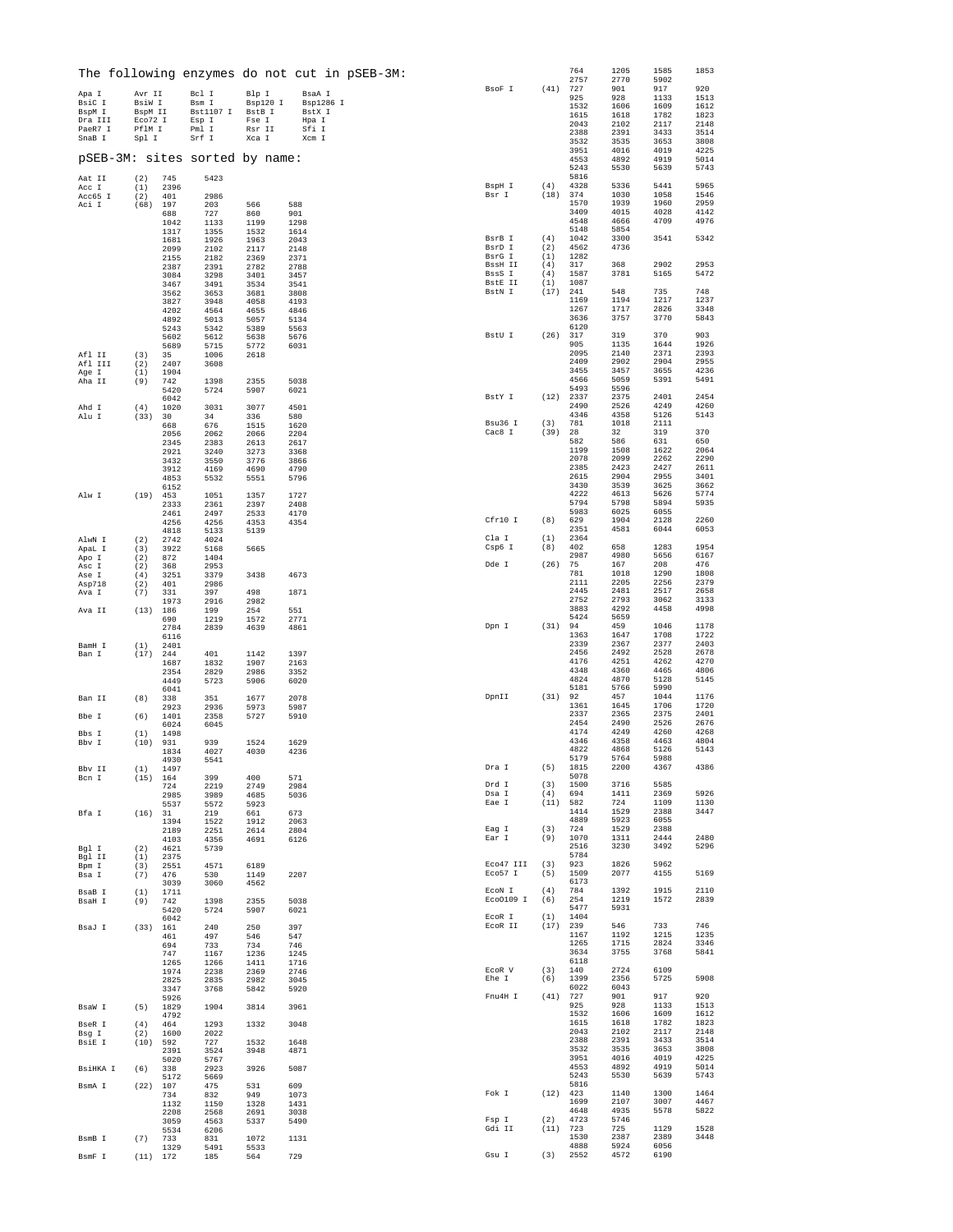| Hae I              | (7)         | 584                  | 1111                 | 1416                 | 2421                 |                       |             | 4582         | 4616               | 4683                | 4793                |
|--------------------|-------------|----------------------|----------------------|----------------------|----------------------|-----------------------|-------------|--------------|--------------------|---------------------|---------------------|
| Hae TT             | (12)        | 3623<br>925          | 3634<br>1401         | 4086<br>1828         | 2235                 |                       |             | 5035<br>6045 | 5536<br>6054       | 5570<br>6069        | 5922                |
|                    |             | 2358                 | 3486                 | 3856                 | 5727                 | MspAl I               | (12)        | 588          | 1620               | 2056                | 2371                |
|                    |             | 5910                 | 5964                 | 6024                 | 6045                 |                       |             | 3084         | 3432               | 3950                | 4195                |
| Hae III            | (31)        | 129<br>762           | 173<br>774           | 584<br>987           | 726<br>1111          | Mun I                 | (1)         | 5136<br>1897 | 5602               | 5796                | 6152                |
|                    |             | 1132                 | 1197                 | 1416                 | 1531                 | Nae I                 | (3)         | 631          | 2262               | 6055                |                     |
|                    |             | 2116                 | 2221                 | 2390                 | 2421                 | Nar I                 | (6)         | 1398         | 2355               | 5724                | 5907                |
|                    |             | 2713<br>3634         | 2758<br>3652         | 3449<br>4086         | 3623<br>4544         | Nci I                 | (15)        | 6021<br>163  | 6042<br>398        | 399                 | 570                 |
|                    |             | 4624                 | 4891                 | 5478                 | 5776                 |                       |             | 723          | 2218               | 2748                | 2983                |
| Hga I              | (12)        | 5925<br>381          | 5933<br>642          | 6057<br>895          | 1491                 |                       |             | 2984<br>5536 | 3988<br>5571       | 4684<br>5922        | 5035                |
|                    |             | 2168                 | 2383                 | 2966                 | 3718                 | Nco I                 | (1)         | 1411         |                    |                     |                     |
|                    |             | 4296                 | 5028                 | 5586                 | 6055                 | Nde I                 | (1)         | 5672         |                    |                     |                     |
| HgiA I             | (6)         | 338<br>5172          | 2923<br>5669         | 3926                 | 5087                 | NgoM I<br>Nhe I       | (3)<br>(3)  | 629<br>30    | 2260<br>2062       | 6053<br>2613        |                     |
| HgiE II            | (2)         | 4187                 | 5667                 |                      |                      | Nla III               | (18)        | 62           | 1205               | 1415                | 1822                |
| Hha I              | (43)        | 319                  | 321                  | 370                  | 372                  |                       |             | 2645         | 3099               | 3266                | 3612                |
|                    |             | 648<br>1512          | 905<br>1827          | 924<br>1854          | 1400<br>1926         |                       |             | 4332<br>4947 | 4823<br>5340       | 4833<br>5445        | 4911<br>5529        |
|                    |             | 2097                 | 2234                 | 2329                 | 2357                 |                       |             | 5896         | 5969               |                     |                     |
|                    |             | 2904                 | 2906                 | 2955                 | 2957                 | Nla IV                | (38)        | 188          | 201                | 246                 | 403                 |
|                    |             | 3232<br>3518         | 3392<br>3788         | 3457<br>3855         | 3485<br>3955         |                       |             | 521<br>893   | 552<br>1144        | 692<br>1221         | 761<br>1399         |
|                    |             | 4129                 | 4238                 | 4631                 | 4724                 |                       |             | 1573         | 1689               | 1834                | 1909                |
|                    |             | 5061                 | 5393                 | 5493                 | 5596                 |                       |             | 1961         | 2165               | 2244                | 2356                |
|                    |             | 5726<br>5963         | 5747<br>6023         | 5880<br>6044         | 5909                 |                       |             | 2403<br>2988 | 2773<br>3354       | 2786<br>3640        | 2831<br>3679        |
| HinC II            | (1)         | 2397                 |                      |                      |                      |                       |             | 4451         | 4545               | 4586                | 4797                |
| Hind II            | (1)         | 2397                 |                      |                      |                      |                       |             | 5387         | 5725               | 5908                | 5932                |
| HinD III<br>Hinf I | (1)<br>(17) | 2381<br>442          | 450                  | 791                  | 802                  | Not I                 | (1)         | 6022<br>2388 | 6043               |                     |                     |
|                    |             | 1437                 | 1769                 | 2135                 | 2254                 | Nru I                 | (1)         | 1644         |                    |                     |                     |
|                    |             | 3143                 | 3165                 | 3186                 | 3443                 | Nsi I                 | (1)         | 2417         |                    |                     |                     |
|                    |             | 3508<br>6134         | 3583                 | 3979                 | 4496                 | Nsp7524 I<br>NspB II  | (4)<br>(12) | 1818<br>588  | 3608<br>1620       | 5525<br>2056        | 5892<br>2371        |
| HinI I             | (9)         | 742                  | 1398                 | 2355                 | 5038                 |                       |             | 3084         | 3432               | 3950                | 4195                |
|                    |             | 5420                 | 5724                 | 5907                 | 6021                 |                       |             | 5136         | 5602               | 5796                | 6152                |
| HinP I             | (43)        | 6042<br>317          | 319                  | 368                  | 370                  | NspH I<br>Pac I       | (4)<br>(1)  | 1822<br>2536 | 3612               | 5529                | 5896                |
|                    |             | 646                  | 903                  | 922                  | 1398                 | Pal I                 | (31)        | 129          | 173                | 584                 | 726                 |
|                    |             | 1510                 | 1825                 | 1852                 | 1924                 |                       |             | 762          | 774                | 987                 | 1111                |
|                    |             | 2095<br>2902         | 2232<br>2904         | 2327<br>2953         | 2355<br>2955         |                       |             | 1132<br>2116 | 1197<br>2221       | 1416<br>2390        | 1531<br>2421        |
|                    |             | 3230                 | 3390                 | 3455                 | 3483                 |                       |             | 2713         | 2758               | 3449                | 3623                |
|                    |             | 3516                 | 3786                 | 3853                 | 3953                 |                       |             | 3634         | 3652               | 4086                | 4544                |
|                    |             | 4127<br>5059         | 4236<br>5391         | 4629<br>5491         | 4722<br>5594         |                       |             | 4624<br>5925 | 4891<br>5933       | 5478<br>6057        | 5776                |
|                    |             | 5724                 | 5745                 | 5878                 | 5907                 | Ple I                 | (4)         | 799          | 2143               | 3151                | 3987                |
|                    |             | 5961                 | 6021                 | 6042                 |                      | Pme I                 | (1)         | 1815         |                    |                     |                     |
| Hpa II             | (31)        | 163                  | 398                  | 569                  | 630                  | PpuM I                | (4)         | 254          | 1219               | 1572                | 2839                |
|                    |             | 723<br>2129          | 1401<br>2217         | 1830<br>2229         | 1905<br>2261         | Psp1406 I<br>PspA I   | (3)<br>(2)  | 2019<br>397  | 4727<br>2982       | 5100                |                     |
|                    |             | 2352                 | 2748                 | 2983                 | 3326                 | Pst I                 | (4)         | 921          | 929                | 1105                | 2427                |
|                    |             | 3815                 | 3962                 | 3988                 | 4178                 | Pvu I                 | (3)         | 1648         | 4871               | 5767                |                     |
|                    |             | 4582<br>5035         | 4616<br>5536         | 4683<br>5570         | 4793<br>5922         | Pvu II                | (5)         | 1620<br>6152 | 2056               | 3432                | 5796                |
|                    |             | 6045                 | 6054                 | 6069                 |                      | Rsa I                 | (8)         | 403          | 659                | 1284                | 1955                |
| Hph I              | (13)        | 1157                 | 1183                 | 1401<br>5194         | 4345                 |                       |             | 2988         | 4981               | 5657                | 6168                |
|                    |             | 4572<br>5511         | 4986<br>5520         | 6013                 | 5227<br>6058         | Sac I<br>Sac II       | (2)<br>(1)  | 338<br>2372  | 2923               |                     |                     |
|                    |             | 6139                 |                      |                      |                      | Sal I                 | (1)         | 2395         |                    |                     |                     |
| Kas I              | (6)         | 1397<br>6020         | 2354<br>6041         | 5723                 | 5906                 | Sap I<br>Sau3A I      | (2)<br>(31) | 3230<br>92   | 3492<br>457        | 1044                | 1176                |
| Kpn I              | (2)         | 405                  | 2990                 |                      |                      |                       |             | 1361         | 1645               | 1706                | 1720                |
| Mae I              | (16)        | 31                   | 219                  | 661                  | 673                  |                       |             | 2337         | 2365               | 2375                | 2401                |
|                    |             | 1394<br>2189         | 1522<br>2251         | 1912<br>2614         | 2063<br>2804         |                       |             | 2454<br>4174 | 2490<br>4249       | 2526<br>4260        | 2676<br>4268        |
|                    |             | 4103                 | 4356                 | 4691                 | 6126                 |                       |             | 4346         | 4358               | 4463                | 4804                |
| Mae II             | (10)        | 742                  | 1081                 | 1122                 | 2019                 |                       |             | 4822<br>5179 | 4868               | 5126<br>5988        | 5143                |
|                    |             | 2302<br>5420         | 4311<br>5862         | 4727                 | 5100                 | Sau96 I               | (27)        | 127          | 5764<br>171        | 186                 | 199                 |
| Mae III            | (20)        | 39                   | 994                  | 1022                 | 1087                 |                       |             | 254          | 551                | 690                 | 760                 |
|                    |             | 1231<br>3100         | 2331                 | 2347                 | 2622                 |                       |             | 773          | 985                | 1196                | 1219                |
|                    |             |                      |                      |                      | 4143                 |                       |             | 1572         |                    |                     |                     |
|                    |             |                      | 3964                 | 4027                 |                      |                       |             |              | 2219               | 2711                | 2756                |
|                    |             | 4426<br>5156         | 4757<br>5544         | 4815<br>5835         | 4968<br>5855         |                       |             | 2771<br>4622 | 2784<br>4639       | 2839<br>4861        | 4543<br>5477        |
| Mbo I              | (31)        | 92                   | 457                  | 1044                 | 1176                 |                       |             | 5774         | 5931               | 6116                |                     |
|                    |             | 1361                 | 1645                 | 1706                 | 1720                 | Sca I                 | (1)         | 4981         |                    | 398                 | 399                 |
|                    |             | 2337<br>2454         | 2365<br>2490         | 2375<br>2526         | 2401<br>2676         | ScrF I                | (32)        | 163<br>548   | 241<br>570         | 723                 | 735                 |
|                    |             | 4174                 | 4249                 | 4260                 | 4268                 |                       |             | 748          | 1169               | 1194                | 1217                |
|                    |             | 4346                 | 4358                 | 4463                 | 4804<br>5143         |                       |             | 1237         | 1267               | 1717<br>2983        | 2218<br>2984        |
|                    |             | 4822<br>5179         | 4868<br>5764         | 5126<br>5988         |                      |                       |             | 2748<br>3348 | 2826<br>3636       | 3757                | 3770                |
| Mbo II             |             | $(17)$ 1086          | 1299                 | 1445                 | 1502                 |                       |             | 3988         | 4684               | 5035                | 5536                |
|                    |             | 1530<br>3246         | 2460<br>3480         | 2496<br>4269         | 2532<br>4342         | Sec I                 | (33) 161    | 5571         | 5843<br>240        | 5922<br>250         | 6120<br>397         |
|                    |             | 5097                 | 5175                 | 5284                 | 5772                 |                       |             | 461          | 497                | 546                 | 547                 |
|                    |             | 5984                 |                      |                      |                      |                       |             | 694          | 733                | 734                 | 746                 |
| Mlu I              | (1)         | 2407                 |                      |                      |                      |                       |             | 747          | 1167               | 1236                | 1245                |
| Mme I              | (6)         | 829<br>3822          | 1106<br>4006         | 3047                 | 3099                 |                       |             | 1265<br>1974 | 1266<br>2238       | 1411<br>2369        | 1716<br>2746        |
| Mnl I              | (57) 167    |                      | 216                  | 368                  | 387                  |                       |             | 2825         | 2835               | 2982                | 3045                |
|                    |             | 432<br>510           | 460<br>566           | 484<br>776           | 506<br>872           |                       |             | 3347<br>5926 | 3768               | 5842                | 5920                |
|                    |             | 1168                 | 1271                 | 1304                 | 1310                 | SfaN I                | $(21)$ 185  |              | 444                | 641                 | 938                 |
|                    |             | 1313                 | 1319                 | 1349                 | 1352                 |                       |             | 1485         | 1542               | 1674                | 1720                |
|                    |             | 1367                 | 1374                 | 1390                 | 1454                 |                       |             | 2088         | 2770               | 3028                | 3704                |
|                    |             | 1795<br>2064         | 1796<br>2106         | 1880<br>2160         | 1969<br>2176         |                       |             | 4756<br>5649 | 4949<br>5687       | 5196<br>5725        | 5557<br>6041        |
|                    |             | 2445                 | 2455                 | 2481                 | 2491                 |                       |             | 6053         |                    |                     |                     |
|                    |             | 2517<br>3017         | 2801<br>3044         | 2953<br>3068         | 2972<br>3128         | Sfc I                 | (11) 15     | 1496         | 917<br>2423        | 925<br>2598         | 1101<br>3873        |
|                    |             | 3457                 | 3506                 | 3716                 | 3789                 |                       |             | 4064         | 4742               | 6160                |                     |
|                    |             | 4040                 | 4440                 | 4521                 | 4667                 | Sma I                 | (2)         | 399          | 2984               |                     |                     |
|                    |             | 4873<br>6070         | 5468                 | 5526                 | 5786                 | Spe I                 | (1)<br>(1)  | 660<br>5896  |                    |                     |                     |
| Msc I              | (3)         | 584                  | 1111                 | 1416                 |                      | Sph I<br>Ssp I        | (2)         | 3151         | 5305               |                     |                     |
| Mse I              | (26)        | 36                   | 1007                 | 1119                 | 1149                 | Stu I                 | (1)         | 2421         |                    |                     |                     |
|                    |             | 1173<br>2536         | 1814<br>2619         | 2199<br>3153         | 2532<br>3251         | Sty I                 | (7)         | 250<br>2238  | 461<br>2835        | 1245<br>3045        | 1411                |
|                    |             | 3379                 | 3438                 | 4314                 | 4366                 | Taq I                 | (12)        | 794          | 1038               | 1349                | 1360                |
|                    |             | 4371                 | 4385                 | 4438                 | 4673                 |                       |             | 1705         | 2069               | 2211                | 2364                |
|                    |             | 4712                 | 5077                 | 5449                 | 5630                 |                       |             | 2396         | 3146               | 3708                | 5152                |
| Msl I              | (2)         | 5827<br>4753         | 6097<br>4912         |                      |                      | Tfi I                 | (7)         | 442<br>3186  | 802<br>3443        | 1437<br>3583        | 1769                |
| Msp I              | (31)        | 163                  | 398                  | 569                  | 630                  | Tsp45 I               | (7)         | 1022         | 1231               | 2347                | 4757                |
|                    |             | 723                  | 1401                 | 1830                 | 1905                 |                       |             | 4968         | 5544               | 5855                |                     |
|                    |             | 2129<br>2352<br>3815 | 2217<br>2748<br>3962 | 2229<br>2983<br>3988 | 2261<br>3326<br>4178 | Tth111 I<br>Tth111 II | (4)<br>(9)  | 390<br>146   | 811<br>422<br>2730 | 1217<br>613<br>4197 | 2975<br>632<br>4206 |